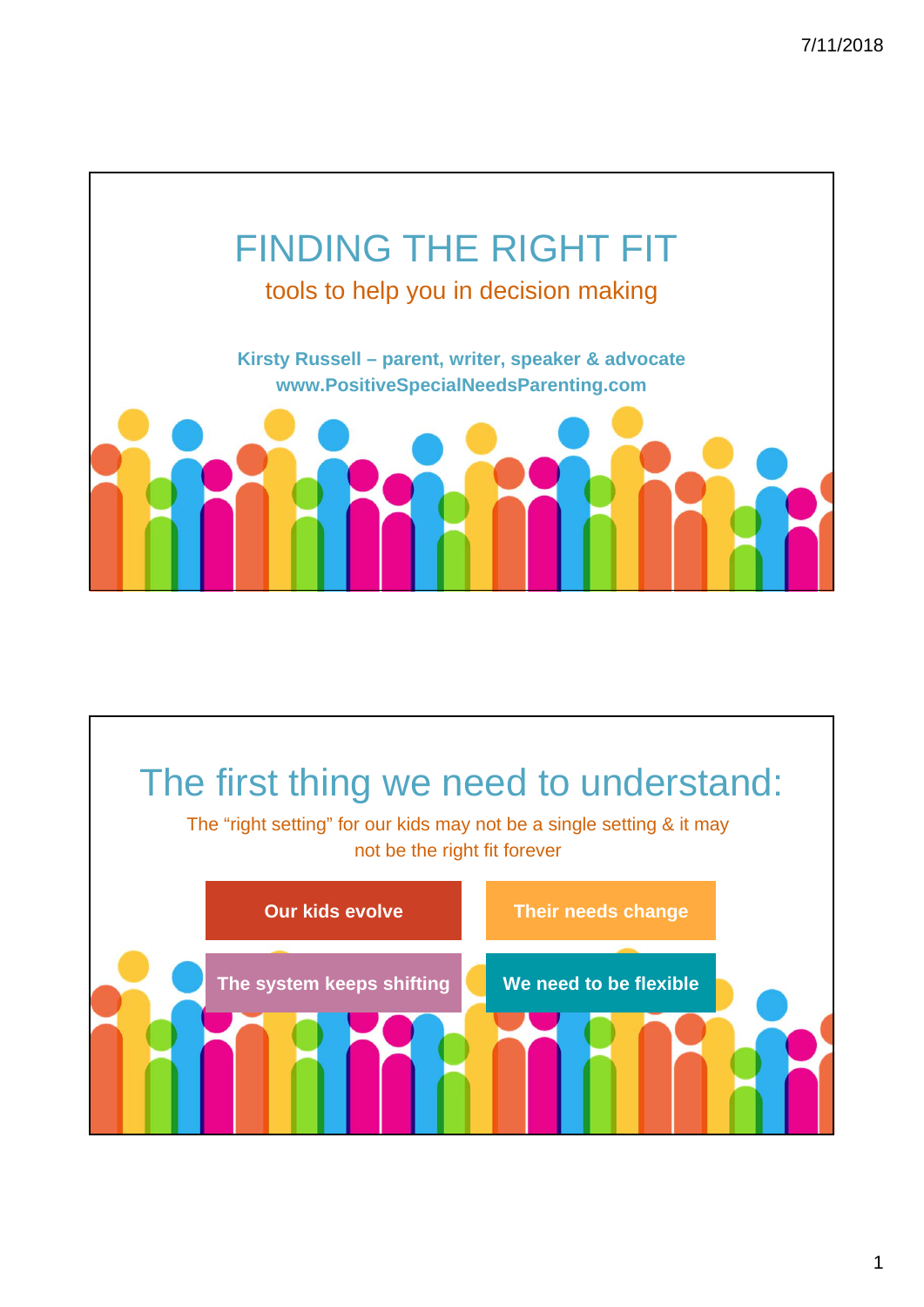

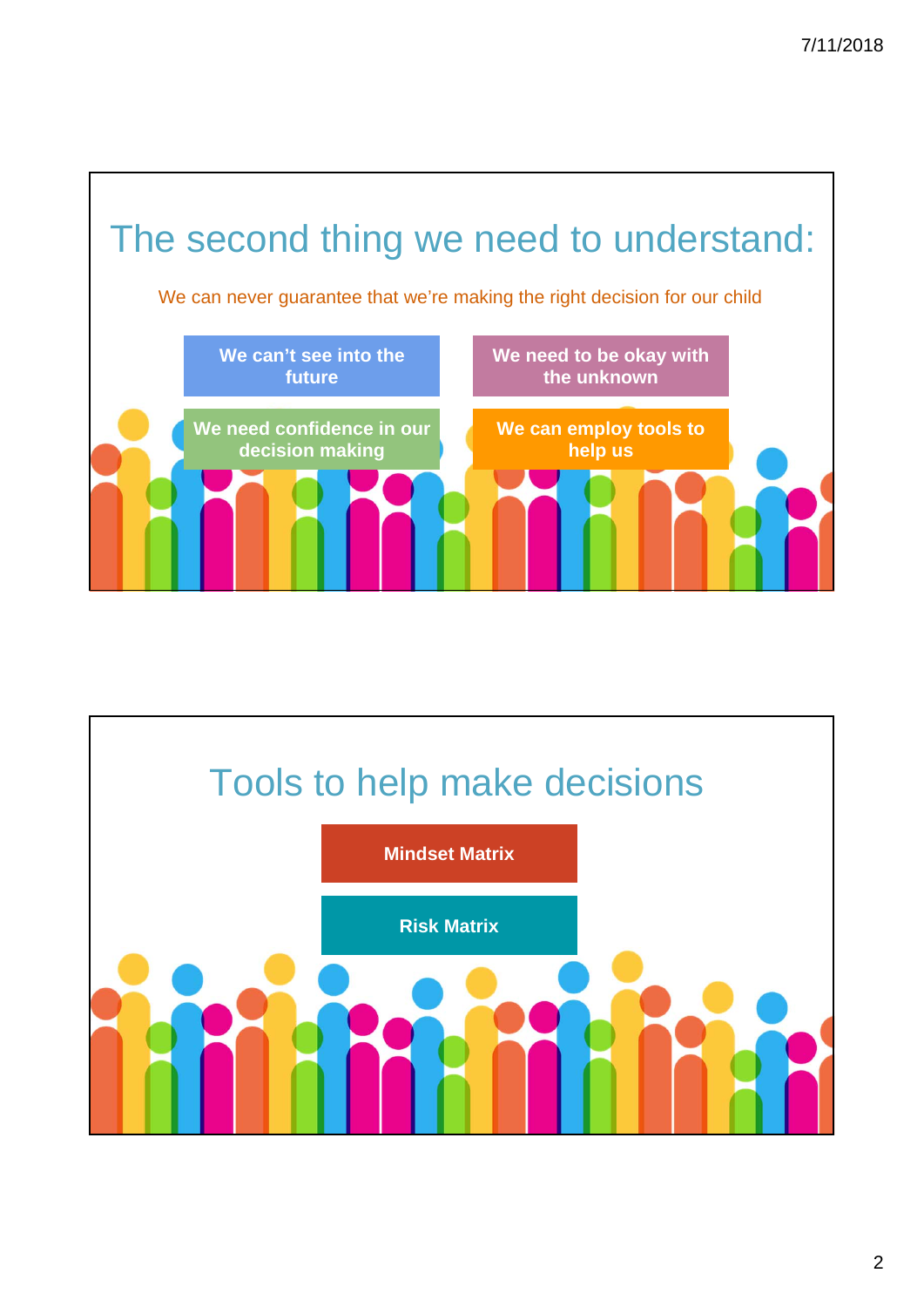

|                                                                                                                   |              | <b>Mindset Matrix</b><br>Use this table to document your fears, issues and concerns. Identify a different way to view the issue and switch your thinking to pinpoint the positives from each situation. | <b>MIND SET MATRIX</b>                                                                                                 |               |                  |  |
|-------------------------------------------------------------------------------------------------------------------|--------------|---------------------------------------------------------------------------------------------------------------------------------------------------------------------------------------------------------|------------------------------------------------------------------------------------------------------------------------|---------------|------------------|--|
| FEARS - list your fears, to put them in perspective                                                               |              |                                                                                                                                                                                                         | ISSUES - break down each is sue to be addressed separately                                                             |               |                  |  |
| FACTS - what do you know for sure?<br>UNKNOWNS - list everything that's not a fact (assumptions, future concerns) |              |                                                                                                                                                                                                         | SWITCH - if something happens, how can you turn it around?<br>POSITIVES - what positives might come of this situation? |               |                  |  |
|                                                                                                                   |              |                                                                                                                                                                                                         |                                                                                                                        |               |                  |  |
| <b>FEARS</b>                                                                                                      | <b>FACTS</b> | <b>UNKNOWNS</b>                                                                                                                                                                                         | <b>ISSUES</b>                                                                                                          | <b>SWITCH</b> | <b>POSITIVES</b> |  |
|                                                                                                                   |              |                                                                                                                                                                                                         |                                                                                                                        |               |                  |  |
|                                                                                                                   |              |                                                                                                                                                                                                         |                                                                                                                        |               |                  |  |
|                                                                                                                   |              |                                                                                                                                                                                                         |                                                                                                                        |               |                  |  |
|                                                                                                                   |              |                                                                                                                                                                                                         |                                                                                                                        |               |                  |  |
|                                                                                                                   |              |                                                                                                                                                                                                         |                                                                                                                        |               |                  |  |
|                                                                                                                   |              |                                                                                                                                                                                                         |                                                                                                                        |               |                  |  |
|                                                                                                                   |              |                                                                                                                                                                                                         |                                                                                                                        |               |                  |  |
|                                                                                                                   |              |                                                                                                                                                                                                         |                                                                                                                        |               |                  |  |
|                                                                                                                   |              | MINDSET MATRIX - POSITIVE SPECIAL NEEDS PARENTING                                                                                                                                                       |                                                                                                                        |               |                  |  |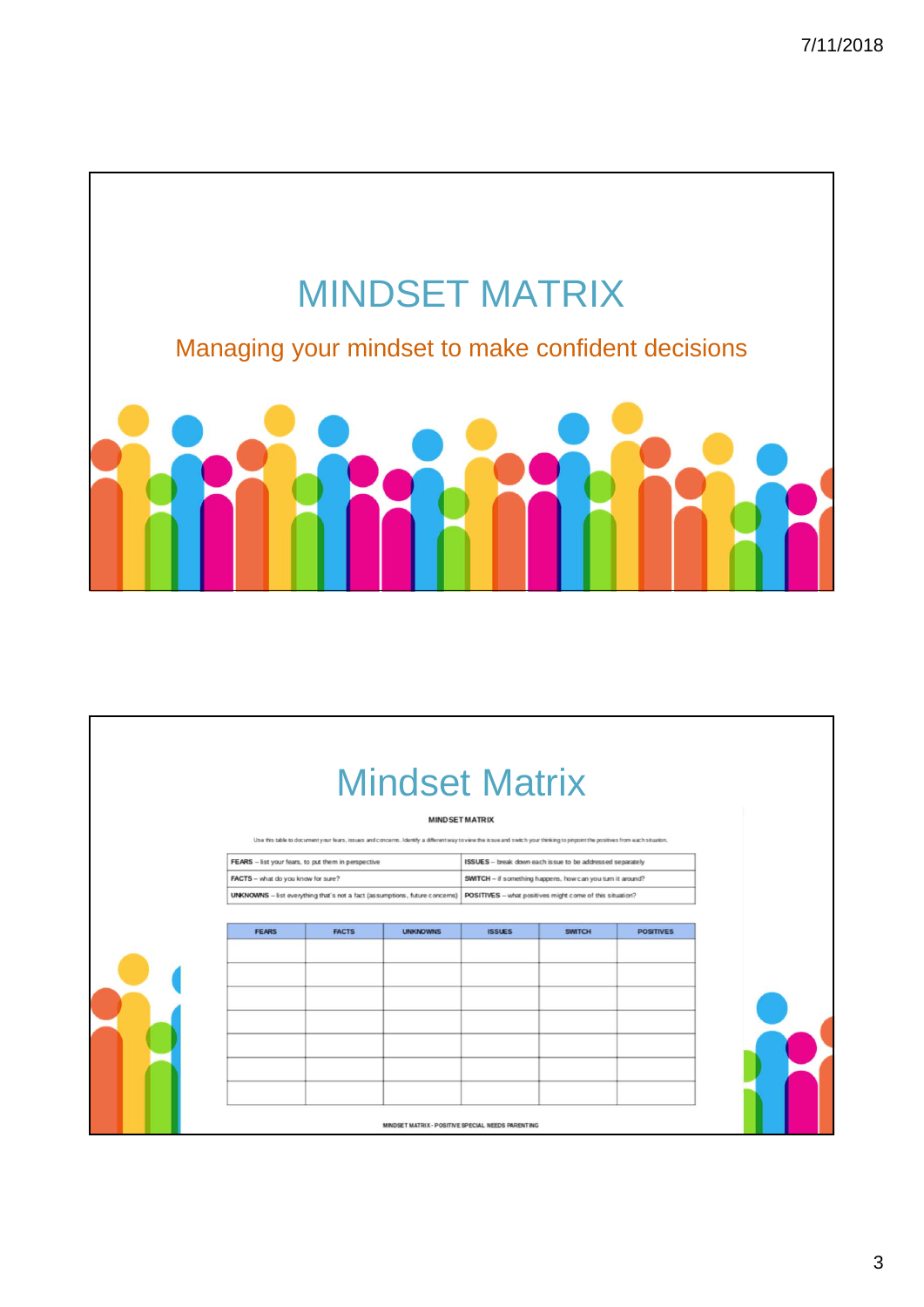